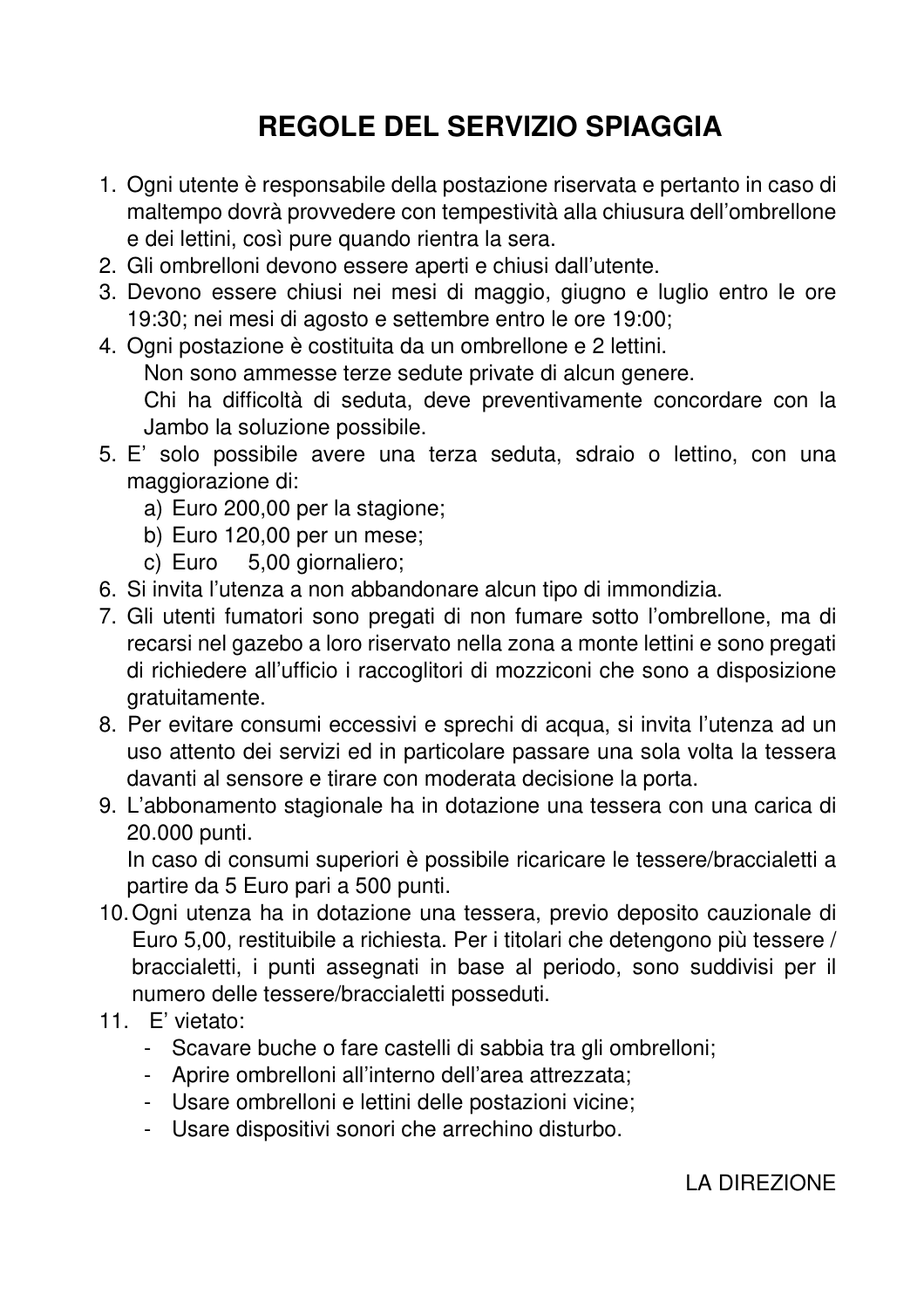## **Regeln des Strandservice**

1. Jeder Benutzer ist für die reservierte Position verantwortlich und muss daher bei schlechtem Wetter den Sonnenschirm und die Liegestühle sofort schließen, sowie bei der Rückkehr am Abend.

2. Die Schirme müssen vom Benutzer geöffnet und geschlossen werden.

3. Sie müssen in den Monaten Mai, Juni und Juli bis 19:30 Uhr geschlossen sein; in den Monaten August und September bis 19:00 Uhr;

4. Jeder Standort besteht aus einem Sonnenschirm und 2 Sonnenliegen.

Private Sitzgelegenheiten jeglicher Art sind nicht erlaubt.

Bei Sitzproblemen, bitte vorher mit Jambo eine mögliche Lösung vereinbaren.

5. Ein dritter Liegestuhl oder Sonnenliege, ist mit einer Preiserhöhung verbunden:

a) € 200,00 € für die Saison;

b) € 120,00 € für einen Monat;

c)  $\epsilon$  5,00  $\epsilon$  pro Tag;

6. Benützer werden auch gebeten, keinerlei Art von Müll am Strand zu hinterlassen. 7. Rauchende werden gebeten, nicht unter dem Schirm zu rauchen, sondern zu dem für sie reservierten Pavillon im Bereich der Sonnenliegen zu gehen. Aschenbecher werden kostenlos zur Verfügung gestellt, bitte bei der Kasse oder den Bademeister fragen.

8. Um übermäßigen Verbrauch und Wasserverschwendung zu vermeiden, wird der Benutzer aufgefordert, die Dienste sorgfältig zu nutzen und insbesondere die Karte nur einmal vor den Sensor zu halten sowie die Tür mit mäßiger Entscheidung zu öffnen.

9. Der Saisonpass hat eine Karte mit 20.000 Punkten.

Bei höherem Verbrauch ist es möglich, die Karten / Armbänder ab 5 Euro auf 500 Punkte aufzustocken.

10. Jeder Benutzer erhält eine Karte mit einer Kaution von Euro 5,00, die auf Anfrage zurückerstattet wird.

Für Inhaber von mehreren Karten bzw. Armbändern werden die Punkte, je nach reservierten Zeitraum durch die Anzahl der jeweiligen Karten bzw. Armbänder aufgeteilt.

11. Es ist verboten:

- Löcher zu graben oder Sandburgen zwischen den Schirmen aufzubauen;

- innerhalb der Badeanstalt private Sonnenschirme aufzustellen sowie freie Plätze zu belegen;

- benachbarte Sonnenschirme und Sonnenliegen zu benützen;

- Musik darf fürf andere Gäste kein Störfaktor sein.